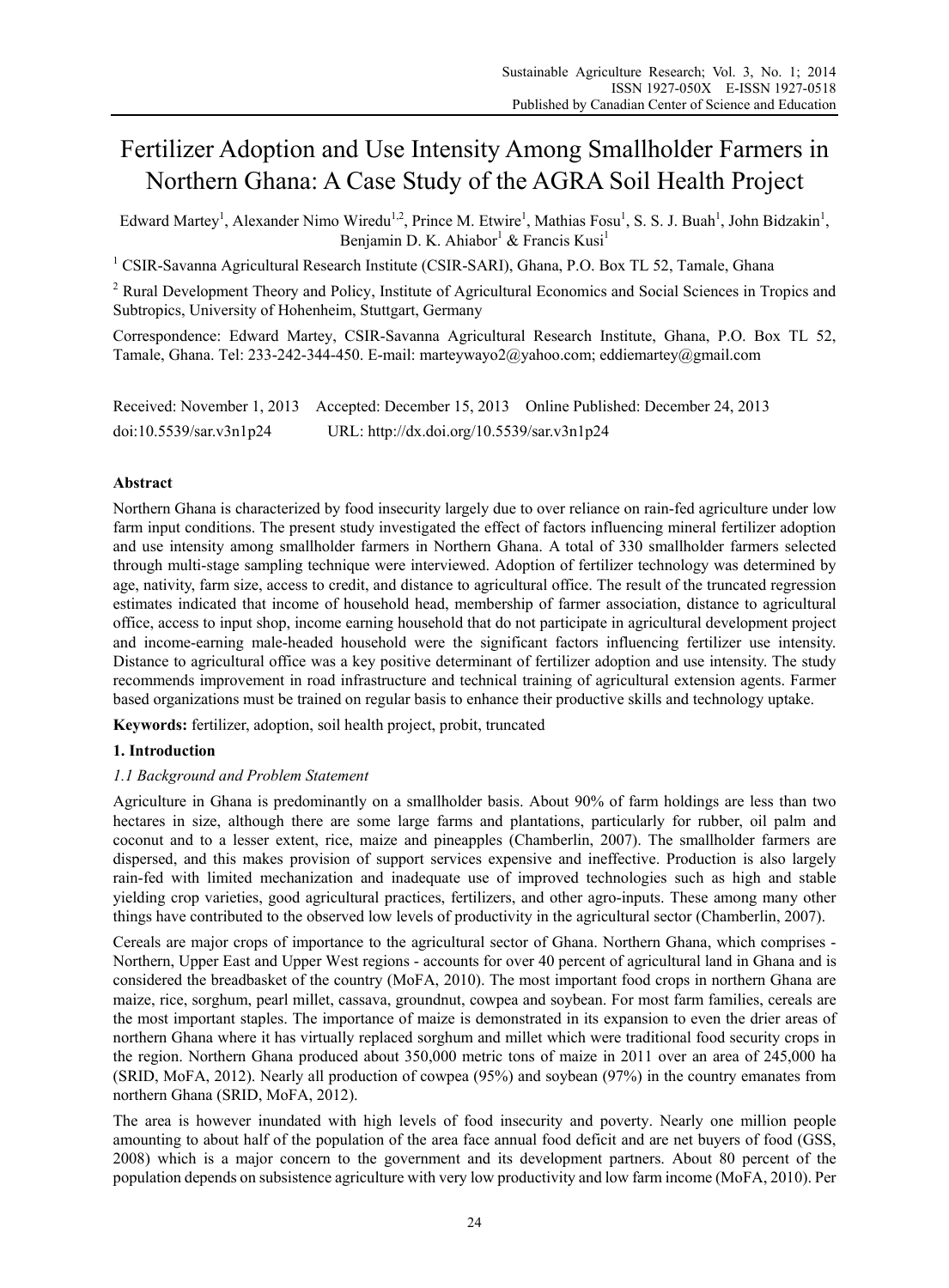capita income of the area is about US\$200.0 per annum, which is less than 50 percent of Ghana's per capita income of approximately US\$600.0 per annum (GSS, 2008). The main reason for the extreme poverty and high food insecurity is the over reliance on rain-fed agriculture under low farm input conditions.

Low soil fertility has also been identified as a major contributor to the low yields recorded by the agricultural sector (MoFA, 2010). The soils of the major maize growing areas in northern Ghana in particular are low in organic carbon (< 1.5%), total nitrogen (< 0.2%), exchangeable potassium (< 100 ppm) and available phosphorus (< 10 ppm, Bray 1) (Adu, 1995; Benneh et al., 1990). A large proportion of the soils are also shallow with iron and magnesium concretions (Adu, 1969).

Soil fertility management in Ghana is sub-optimal thus affecting yields. Fertilizer nutrient application in Ghana is approximately 8 kg per ha while depletion rates, which are among the highest in Africa, range from about 40 to 60 kg of nitrogen (N), phosphorus (P), and potassium (K) per hectare per year. Estimates show negative nutrient balance for all crops in Ghana(FAO, 2005). The escalating rates of soil nutrient mining are a serious threat to sustainability of agriculture and poverty reduction in Ghana. There are also inefficiencies and bottlenecks in fertilizer distribution networks which limit access, and add to the cost of fertilizer in farming communities. Agro-input marketing is rudimentary and farmer-based organizations are also weak and therefore unable to acquire credit, fertilizer and other inputs in bulk to reduce cost (FAO, 2005). These are likely to affect decisions on the use of fertilizers and other agro-inputs in the country.

Integrated Soil Fertility Management (ISFM) is the approach advocated by Alliance for a Green Revolution in Africa (AGRA) to improve the soil fertility and soil health status of African soils. AGRA has demonstrated its commitment to improving the health of the soils in northern Ghana by funding the Soil Health Project 005 which is being implemented by CSIR-Savanna Agricultural Research Institute between 2009 and 2013. Most studies on soil fertility management focused on quantifying the socio-economic, institutional and production factors which influence adoption and fertilizer use intensity among smallholder farmers (Akpani, Udoh, & Nkanta, 2012; Ariga, Kibaara, & Nyoro, 2009;Tchale & Wobst, 2004; Waithaka, Thornton, Shepherd, & Ndiwa, 2005). According to MSU (1998), fertilizer use intensity is constrained by both external and internal factors which include access to credit, access to input and output markets, access to complementary inputs which have "thin" markets like manure and lack of appropriate knowledge base, erratic rainfall pattern, transport cost, access to irrigation and storage facilities. In addition to these factors, this study investigated other important factors within the context of the AGRA Soil Health Project that have the potential to influence fertilizer adoption among smallholder farmers in northern Ghana.

There are myriads of models ranging from binary to multinomial that have been proposed to study the adoption behaviours of farmers as well as the fundamental determinants of technology adoption. Normally, the econometric specification depends largely on the objective of the study and the type of data available (Shiferawa, Kebede, & You, 2008). Studies on adoption of technology employ the logit and probit models where the dependent variable is dichotomous whereas Tobit model measures the intensity of use of a technology (Adesina & Zinnah, 1993; Kristjanson et al., 2005; Maddala, 1983; Shiyani et al., 2002; Tobin, 1958) given the restrictive assumption that the probability of adoption and use intensity are jointly determined.

This study examined this assumption and employed the Double Hurdle Model (DHM) as developed by Cragg (1971) to empirically determine fertilizer adoption and use intensity in northern Ghana. The model employed in this study is appropriate since fertilizer adoption and intensity of use are two distinctive choices. The DHM is a parametric generalization of the Tobit model in which two separate stochastic processes determine the decision to adopt fertilizer technology and the intensity of fertilizer use. The model assumes that farm household heads make two consecutive decisions with respect to adoption and intensity of use of fertilizer. The first hurdle involves the fertilizer adoption equation estimated by employing the probit model whereas the second hurdle involves an outcome equation, which uses a truncated model to determine the extent of optimum use of fertilizer. According to Coady (1995) and Croppenstedt et al. (2003), the DHM has been used in modeling constrained adoption and intensity of use of new technologies mainly because it accounts for the existence of a significant number of farmers with positive desired demand for modern inputs but are too constrained to adopt them.

#### *1.2 Concept and Justification of the AGRA Soil Health Project*

The Soil Health Project (SHP) aims at improving smallholder farmer productivity, through increasing access to locally appropriate soil nutrients and promoting ISFM. The objectives of the programme were to (1) create in five years, physical and financial access to appropriate fertilizers for around 4.1million African smallholder farmers in an efficient, equitable and sustainable manner (2) create in five years, access to appropriate ISFM knowledge, agronomic practice and technology packages, for around 4.1million African smallholder farmers and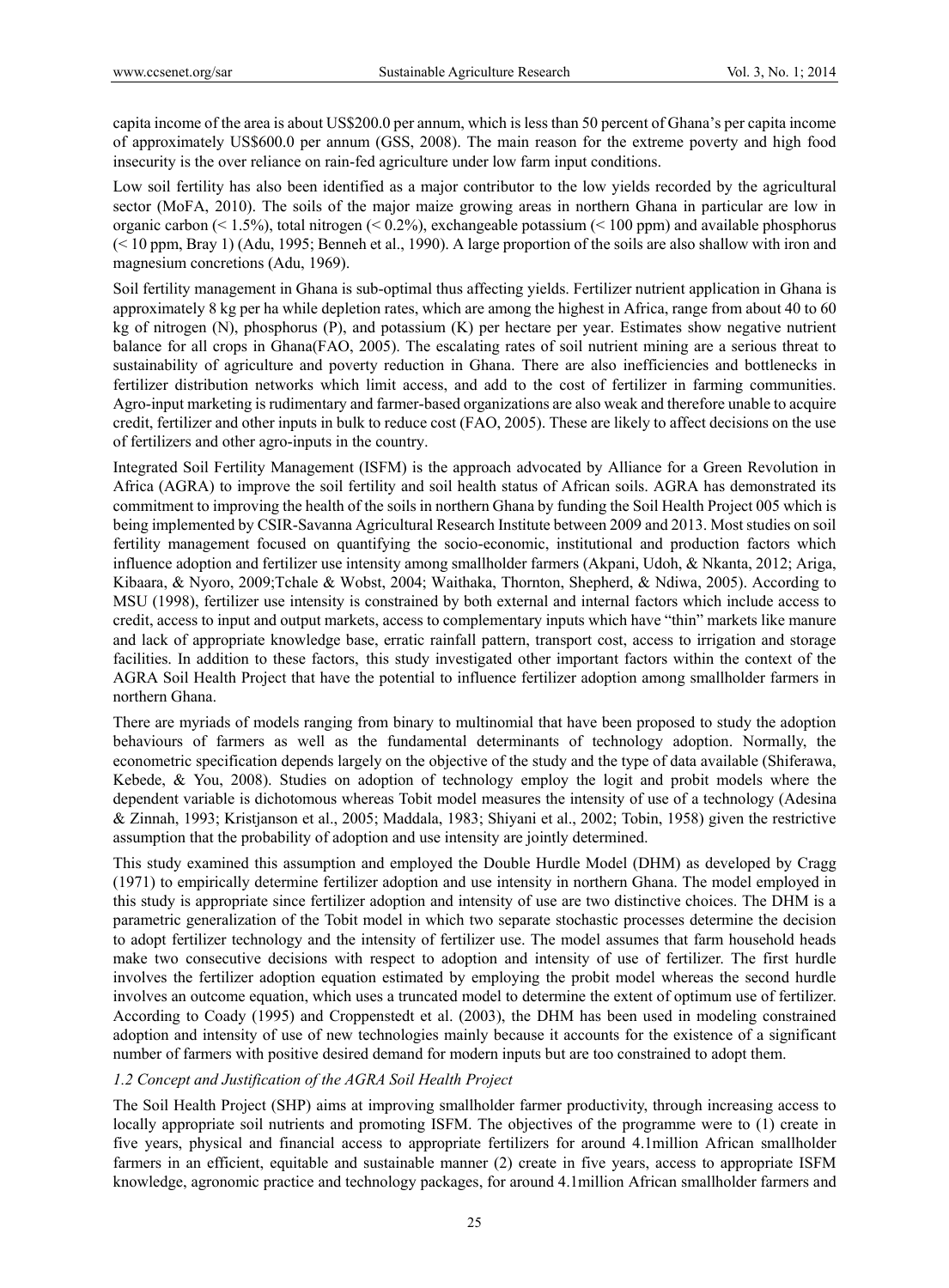(3) create a policy environment for investment in fertilizer and ISFM in African countries.

In a bid to translate the above objectives into implementable actions, three sub-programs were established, which constitute major strategic levers of the SHP. These include:

(i) Research and Extension: It seeks to facilitate the adoption of improved ISFM technology packages that promote the use of both mineral and organic fertilizers and conservation agriculture production practices. It also provided funding to soil scientists to test various ISFM technology options to identify and promote those that enhance smallholder farmer productivity.

(ii) Fertilizer Value Chain Development: Fertilizer sub-program aims at catalyzing local production of fertilizer through support to local companies that are providing appropriate blends using local phosphate rocks.

(iii) Capacity building in the form of training: The aim is to maintain a supply of soil scientists to provide research and extension support to farmers. Soil laboratory technicians were also trained to improve the quality of laboratory management and outputs. Training was also provided to extension staffs who worked directly with farmers.

## **2. Method**

## *2.1 Study Area*

The study covered smallholder farmers in northern Ghana consisting of Northern, Upper East and Upper West Regions. The three regions share borders with Republic of Togo to the east, Ivory Coast to the west and Burkina Faso to the north. Within the country, the northern Ghana is bordered by Volta Region on the south east and Brong-Ahafo Region on the south west (Figure 1). Geographically, the three regions are between longitude 8°46'01.88" N and 10°58'34" N and latitude 2°45'45.40" W and 0°32'59.95" E and cover a total land area of 97,666 km² with an estimated population of 3,317,478. The vegetation is a typical Guinea Savannah type; which is characterized by drought-resistant grasses and trees. Northern Ghana plays an important role in agriculture and is normally referred to as the grain basket of the country. More than 80 percent of the inhabitants of northern Ghana are full-time farmers (MoFA/SRID, 2011). Most smallholder farmers in these regions have benefited from a lot of development projects aimed at increasing productivity and improving livelihoods. However, poverty is rated high in the region.



Figure 1. Administrative map of Ghana

## *2.2 Data and Sampling Technique*

The study was conducted between October and November, 2012. The basic information for the analysis was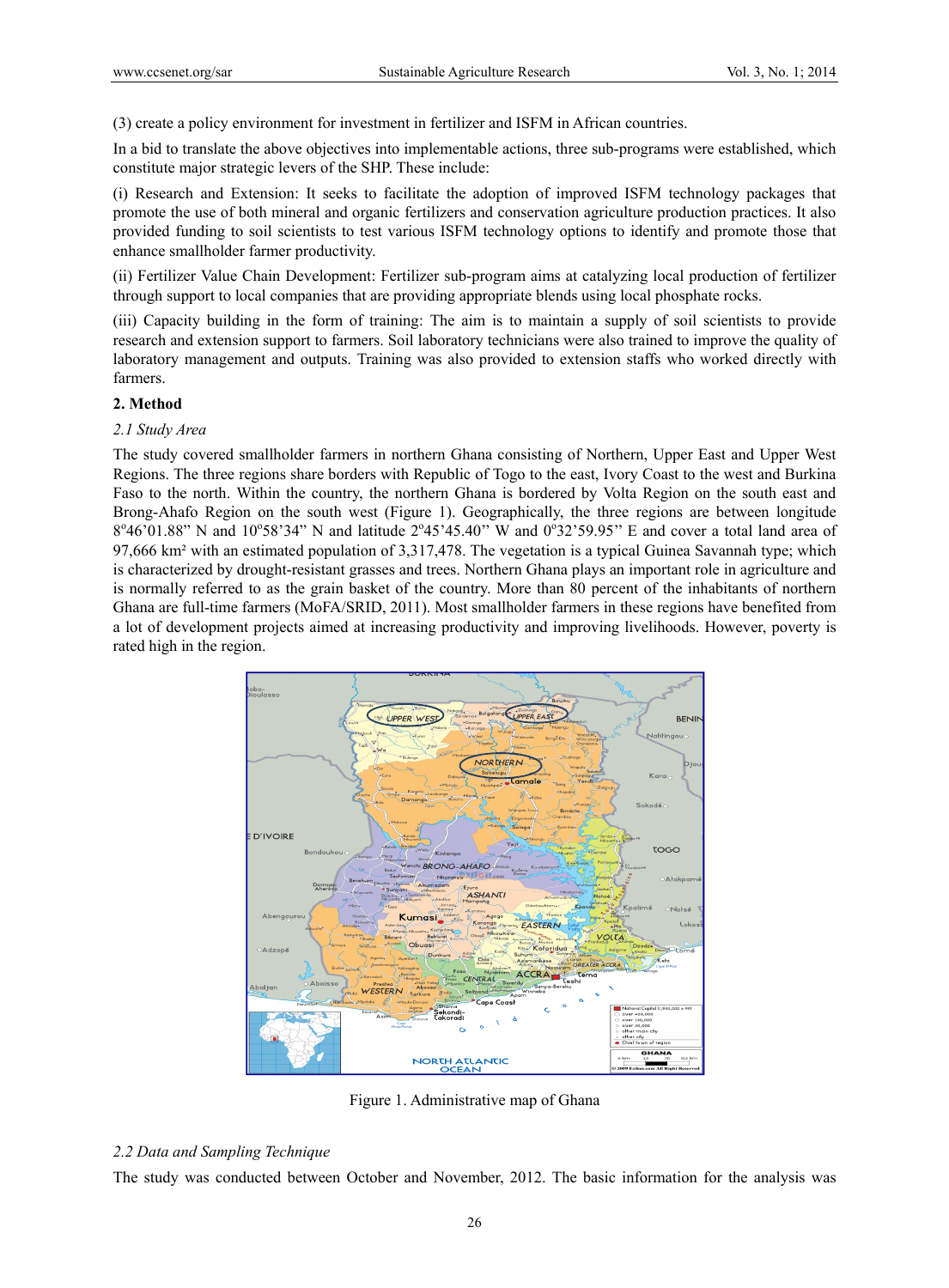obtained from primary data collected with the aid of a structured questionnaire. In addition to the survey, key informants interviews and focus group discussion were conducted to augment the household survey.

A total of 330 smallholder farmers were systematically and randomly selected and interviewed. The sample frame for the study was the AGRA Soil Health Project 005 (AGRA SHP005) targeted districts in the three regions. The sampling process combined purposive, stratified and random procedures in 3 stages. At the first stage, 11 districts (five from Northern Region; three from Upper East Region; and three from Upper West region) were purposively selected to include project districts. Within each district, the list of beneficiary communities were stratified into three groups namely project community, non-project communities within 5 km away from a project community, and non-project communities located 5 km away from a project communitys. Two communities were selected randomly from each group making a total of 6 communities per district. At the community level five households were further randomly selected from a list of farm households. In all, 330 farmers from 66 communities drawn from 11 districts were involved in the study (Table 1).

Table 1. Sampling frame

| Region            | Districts |    | Communities (6 per district) Household (5 per community) |
|-------------------|-----------|----|----------------------------------------------------------|
| Northern          |           | 30 | 150                                                      |
| <b>Upper East</b> |           | 18 | 90                                                       |
| <b>Upper West</b> |           | 18 | 90                                                       |
| Total             |           | 66 | 330                                                      |

#### *2.3 Estimation of Fertilizer Adoption and Use Intensity*

## 2.3.1 Introduction

The Double Hurdle model was used for the analysis with the assumption that the adoption decision and the intensity use were independently determined. In order to justify the use of the Double Hurdle model, a restriction test was carried out where the log likelihood values were obtained from a separate estimation of Tobit, Probit and Truncated regression models. Based on the values obtained, the following likelihood ratio statistic was computed using the formula below:

$$
\lambda = 2(LL_{Probit} + LL_{Truncreg} - LL_{Tobit})\tag{1}
$$

The test statistic has a chi-square distribution with degrees of freedom equal to the number of independent variables (including the intercept). The Tobit model is rejected in favour of the Double Hurdle model if  $\lambda$ exceeds the appropriate chi-square critical value (Burke, 2009).

#### 2.3.2 Double Hurdle Model

#### *First Hurdle - Fertilizer Technology Adoption*

The individual's adoption decision of fertilizer technology is dichotomous, involving two mutually exclusive alternatives. The individual either adopts or does not. The framework for such analysis has its root in the threshold theory of decision making in which a reaction occurs only after the strength of a stimulus increases beyond the individual's reaction threshold (Hill & Kau, 1981). This implies that every individual when faced with a choice has a reaction threshold influenced by several factors.

The present study adopted the Probit regression model to quantify the factors influencing the probability of fertilizer technology adoption among smallholder farmers in northern Ghana. The fact that the dependent variable is a dichotomous justifies the use of a binary model (i.e. Probit model). The Probit model was ideal because of its ability to constrain the utility value of the decision to adopt variable to lie within zero and one, and its ability to resolve the problem of heteroscedasticity (Asante et al., 2011). Accordingly, the dependent variable, adoption of fertilizer technology (Y) assumes only two values: one if the farmer adopts fertilizer technology and zero if a farmer does not adopt.

According to Akinola and Owombo (2012), given the assumption of normality, the probability that  $y_i^*$  is less than or equal to  $y_i$  can be computed from the normal cumulative normal distribution as follows:

$$
P_i = P\left(Y = \frac{1}{x}\right) \tag{2}
$$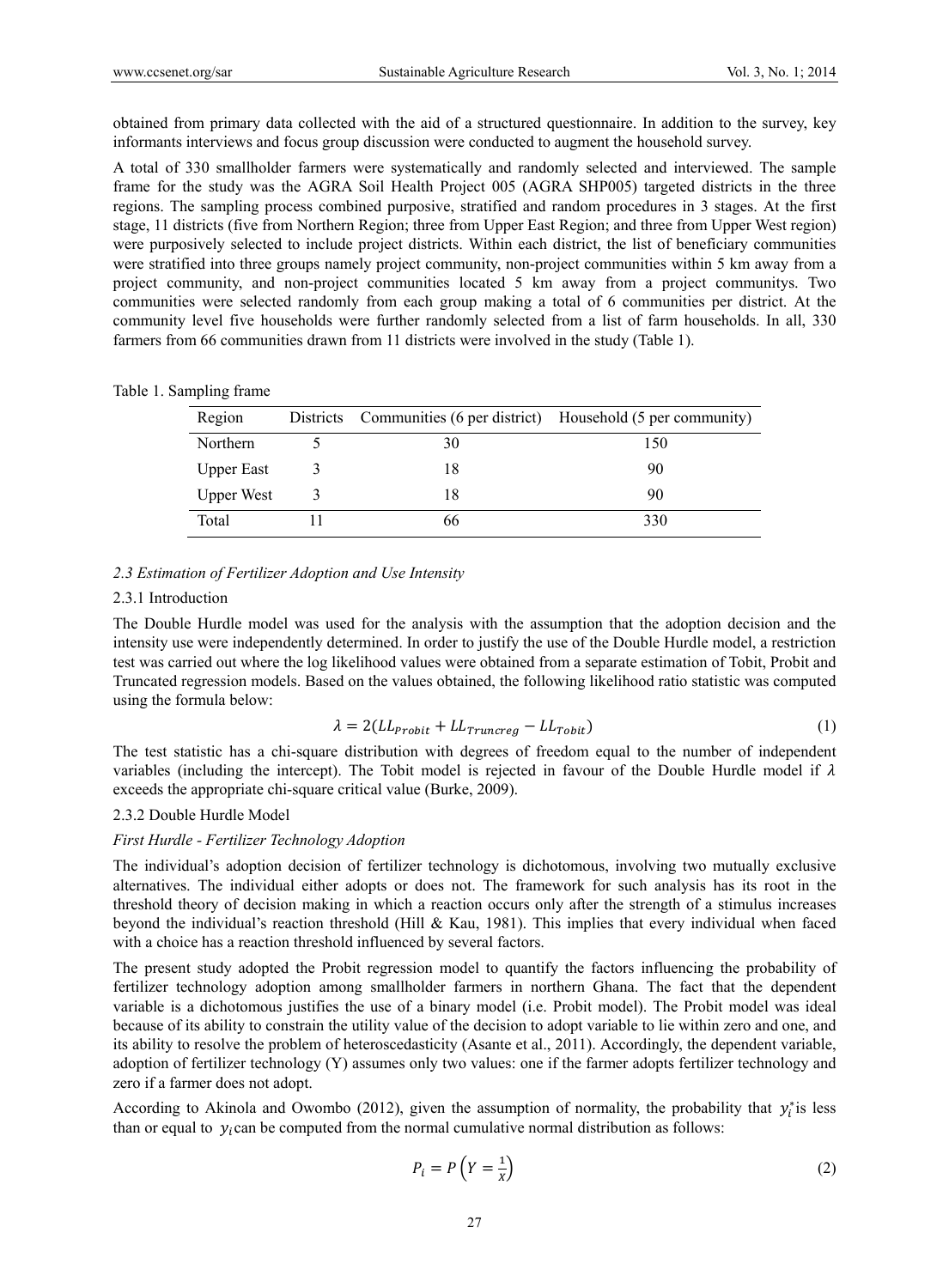$$
P_i = P(y_i^* < y_i) \tag{3}
$$

$$
P_i = P(Z_i < \beta_0 + \beta_j X_{ij}) = F(Y_i) \tag{4}
$$

$$
P(Y = \frac{1}{x}) = F(XB) = \frac{1}{\sqrt{2\pi}} \int_{-\infty}^{XB} e^{\frac{-(XB)^2}{2}} dx
$$
 (5)

$$
X = (1, x_{1i}, x_{2i}, \dots, x_{ki})
$$
 (6)

$$
\beta' = (\beta_0, \beta_1, \dots \dots \dots \dots, \beta_k) \tag{7}
$$

Where  $y_i^*$  is the critical or threshold level of the index, such that if  $y_i$  exceeds  $y_i^*$ , the farmer adopts fertilizer technology, otherwise the farmer does not.  $P(Y = \frac{1}{x})$  is taken as the probability that the farmer adopts fertilizer technology given the values of explanatory variables X, and where  $Z_i$  is a random variable normally distributed with mean zero and unit variance,  $Z_i \sim N(0, \sigma^2)$ . The relative effect of each explanatory variable on the likelihood that a farmer will adopt fertilizer technology is specified as follows:

$$
\frac{\partial P_i}{\partial x_{ij}} = \beta_{ij} * f(Z_i)
$$
 (8)

Where  $f(Z_i)$  is the inverse of the cumulative normal function and  $\beta_{ij}$  are the estimated parameters. The elasticity of the predicted probability is then computed as:

$$
\frac{\partial P_i}{\partial x_{ij}} = \beta_{ij} * f(Z_i) * \frac{\bar{x}}{P_i}
$$
\n(9)

The empirical model employed to determine the fertilizer adoption is given as:

$$
Y_i = \beta_0 + \beta_1 Age + \beta_2 Gend + \beta_3 Mar + \beta_4 Edu + \beta_5 Fmexp + \beta_6 Natv + \beta_7 Income + \beta_8 Area +
$$

 $\beta_9$  Fertsta +  $\beta_{10}$ Crdt +  $\beta_{11}$ Lvstk +  $\beta_{12}$ FmOrg +  $\beta_{13}$ DstAg +  $\beta_{14}$ Acsinpt +  $\beta_{15}$ DstInp +  $\mu_i$  (10) Where,  $\beta_0$  is the constant term  $\beta_1, \beta_2, \beta_3, \dots, \beta_{15}$  are the parameters of the respective explanatory variables in the model, and  $\mu_i$  is the error term.

#### *Second Hurdle - Fertilizer Use Intensity*

The second level of the analysis involved the determination of the factors that influences fertilizer use intensity. The second hurdle model uses the truncated regression model to determine the extent of fertilizer use intensity. Observations on positive and greater than the optimum fertilizer use intensity are only used in the analysis. The intensity of fertilizer use  $(Y_i)$  is specified as:

$$
Y_i = \frac{Quantity \ of \ Fertilizer \ Use \ (Kg)}{Total \ Area \ of \ Land \ (Ha)} \tag{11}
$$

The decision to intensify fertilizer use is modeled as a regression truncated below the average fertilizer use intensity as expressed below:

$$
Y_i^* = X_i \beta + \mu_i, \ \mu_i \sim N(0, \sigma^2)
$$
 (12)

$$
Y_i = \begin{cases} Y_i^* & \text{if } Y_i^* > 0 \text{ and } d_i = 1\\ 0 & \text{if } Y_i^* \le Y_0 \text{ and } d_i \le 1 \end{cases} \tag{13}
$$

Where  $Y_i$  is the fertilizer use intensity which depends on the latent variable  $Y_i^*$  being greater than zero and conditional to the decision to adopt fertilizer  $(d_i)$ ,  $X_i$  is the vector of explanatory variables hypothesized to influence fertilizer use intensity,  $Y_0$  is the threshold fertilizer use intensity in the study area.

The empirical model employed to determine the fertilizer use intensity is given as:

$$
Y_i = \beta_0 + \beta_1 Age + \beta_2 Gend + \beta_3 Mar + \beta_4 Edu + \beta_5 Fmexp + \beta_6 Nat + \beta_7 Income + \beta_8 Fertsta
$$
  
+
$$
\beta_9 Lvstk + \beta_{10} FmOrg + \beta_{11} DstAgr + \beta_{12} Acsinpt + \beta_{13} DstInp + \beta_{14} Occu + \beta_{15} DstMkt
$$
  
+
$$
\beta_{16} IncGend + \beta_{17} IncHcat + \mu_i
$$
 (14)

where,  $\beta_0$  is the constant term  $\beta_1$ ,  $\beta_2$ ,  $\beta_3$ , … …..,  $\beta_{22}$  are the parameters of the respective explanatory variables in the model, and  $\mu_i$  is the error term. The estimates for these parameters were obtained using the STATA SE software version 11. Appendix 1 shows the host of explanatory variables that are potentially expected to explain variation in adoption and fertilizer use intensity and their *a priori* expectations.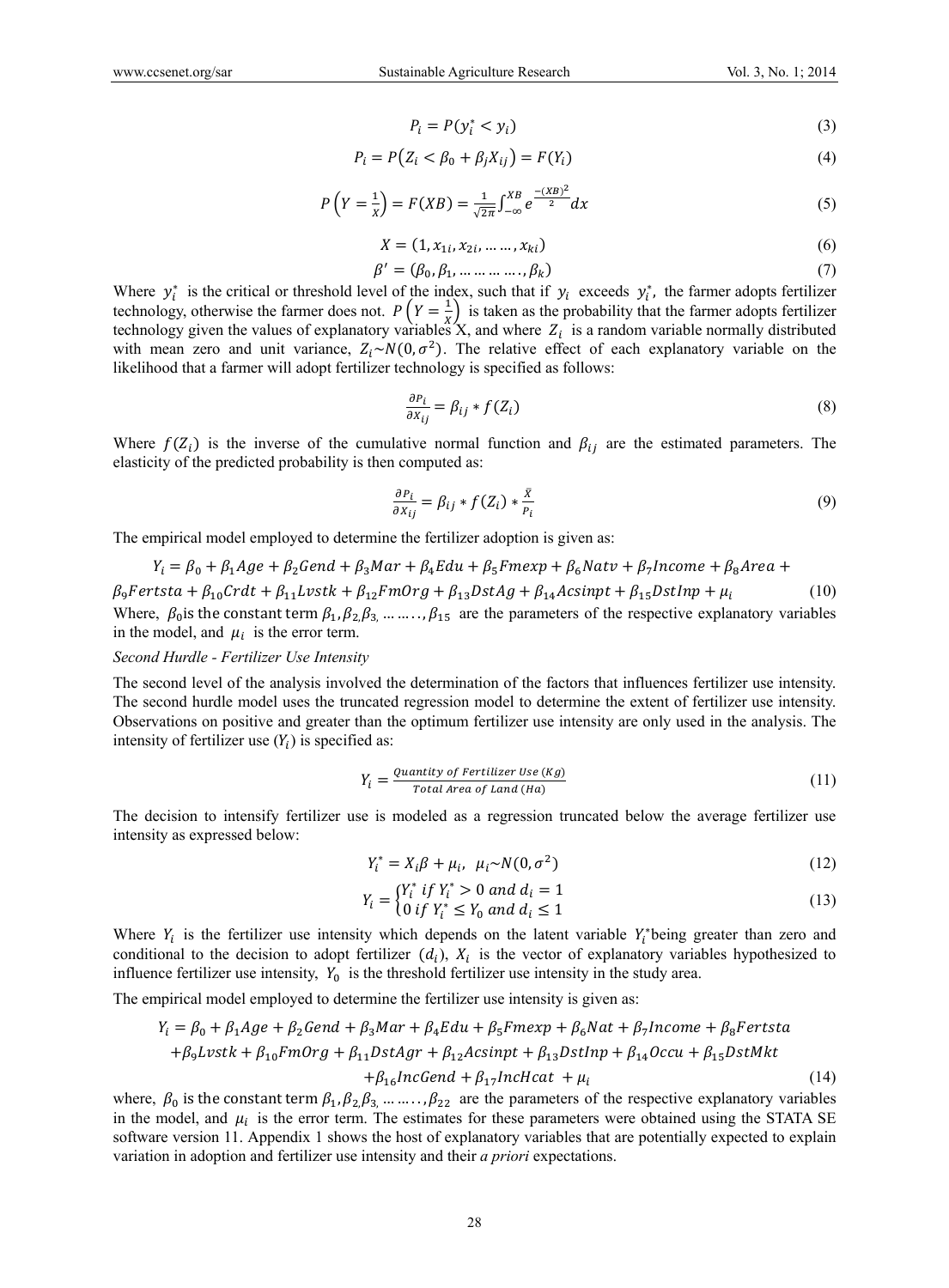#### *2.4 Description of Explanatory Variables*

Age is expected to influence fertilizer use intensity positively (Adesina & Forson, 1995; Chinu & Tsujii, 2004; Fufu et al., 2006; Gbetibouo, 2009; Olwande et al., 2009). Older household head are more risk averse and are assess the attributes of a technology than younger household heads (Ayamga, 2006). Resource constraint may also be a limiting factor among younger household heads in terms of fertilizer use intensity though they are more dynamic with regards to adoption of innovations (Enete & Igbokwe, 2009). Gender (Gend) of household head affects adoption and fertilizer use intensity positively. Females are normally occupied with domestic activities and are also resource (financial and human) and these negatively impact on both adoption decision and the extent of fertilizer use. It is expected that households head that are married will have a higher probability of fertilizer adoption and use intensity. Married household heads (Mar) are normally assisted by their spouses in production, processing and marketing decision-making. Marriage also increases a farmer's concern for household welfare and food security which is therefore likely to have a positive effect on their decision to adopt and increase fertilizer use intensity (Nnadi & Akwiwu, 2008).

Education (Edu) is expected to have a positive effect on both fertilizer adoption and intensity of use. It enables an individual to make independent choices and to act on the basis of the decision, as well as increase the tendency to co-operate with other people. (Enete & Igbokwe, 2009; Ofori, 1973; Southworth & Johnston, 1967; Schultz, 1945). It is also possible that education could increase the chances of the household head earning non-farm income which could reduce the household dependency on agriculture and thus the intensity of fertilizer use. Experienced (Fmexp) farmers are more likely to adopt fertilizer technology. The opposite holds true for hertilizer use intensity. Some agricultural extension programmes use experienced farmers in the demonstration of new technologies to increase adoption. Agricultural activities are more risky especially where a new technology is introduced which negatively affects the extent of use of that technology. Nativity of household head determines access to communal resource like land and irrigation facility for farming and access to these facilities enhance adoption and fertilizer use intensity negatively (Amanze et al., 2010; Olawale, Arega, & Arega, 2009; Coady, 1995)

Participation in agricultural development projects is expected to influence farmers' fertilizer adoption and fertilizer use intensity either positively or negatively. Agricultural projects usually providecrucial information to enhance the productive skills of farmers. It is also possible that a farmer may participate in a developmental project for other technical supports thus impacting negatively on fertilizer adoption and use intensity. Household heads that are engaged in farming as their main occupation are more likely to adopt any fertilizer technology. Income (Inc) of household head is positively related to both adoption and fertilizer use intensity. High transaction cost in terms of transportation normally limits the extent of fertilizer use. Income earning farm households are able to overcome the financial constraint with respect to technology adoption and purchase. Farmers' perception of soil fertility status (Fertsta) affects the adoption and extent of use both positively and negatively. Farm size is expected to positively influence fertilizer adoption. A higher farm size may normally be accompanied with a corresponding increase in complementary technologies *ceteris paribus*. Agricultural credit (Crdt) is one of the major institutional factors limiting technology uptake by most smallholder farmers. Household heads with access to credit are more likely to adopt fertilizer technology. Intensity of fertilizer use is high especially among household heads with access to input credit. Livestock ownership status (Lvstk) is used as a proxy for availability of household resource endowment (Heyi & Mberengwa, 2012). Farmers who are resource endowed will have a higher propensity of adoption and intensity of fertilizer use. Household head membership of an association/group (FmOrg) increases access to information which is important to production and marketing decisions (Olwande, 2010). Most farmer groups engage in group marketing, bulk purchasing of inputs and credit provision for its members. It is therefore expected that household head membership of association/group will positively affect adoption as well as intensity of fertilizer use.

Household heads with access to inputs (Acsinpt) are more likely to adopt fertilizer but may not necessarily determine the extent of use of fertilizer. Distance to input market (DstInp) is one of the major limiting factors for inputs purchase as it imposes a high transaction cost to producers. The adoption and fertilizer use intensity decreases with an increase in the distance to the nearest input market (Amanze & Eze, 2010; Zhou, Yang, Mosler, & Abbaspor, 2010; Olayide, Arega, & Ikpi, 2009). Agriculture officers play a crucial role in the demonstration and dissemination of agricultural technology therefore distance to an agricultural office (DstAgr) impacts negatively on the adoption and extent of fertilizer use due to the limitation in terms of information access.

The interactive term, income and participation in agricultural development project (Inc\*PatAgra) is posited to influence the intensity of fertilizer use positively. Fertilizer use intensity is positively affected by the interactive term, age and agricultural development project (Age\*PatAgra). Participation in agricultural development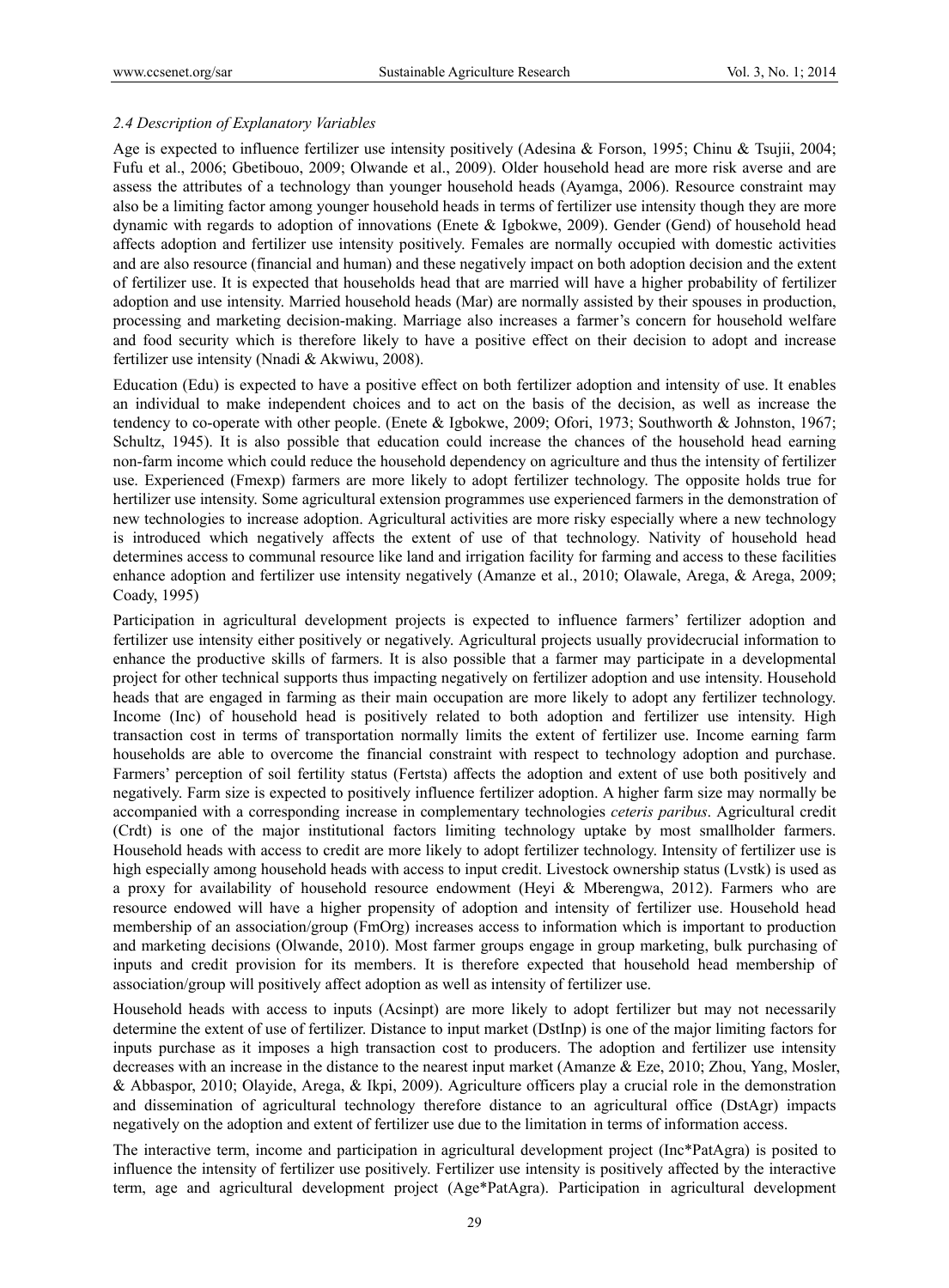projectby older farm household heads will enhance their information access and as well as productive skills to guide their production activities. Finally, income and gender of household head (Inc\*Gend) is expected to influence both adoption and intensity of fertilizer use both positively and negatively. Male-headed household who earn income is more likely to adopt and intensify fertilizer use relative to the female headed household who earn income. Females are generally constraint in terms of resources and will use income to enhance household food and nutritional requirement.

## **3. Results and Discussion**

## *3.1 Determinants of Fertilizer Adoption and Use Intensity*

The double hurdle was best suited for the data based on the restriction test as specified in Equation (1). The Tobit model was rejected in favour of the Double-hurdle model because the computed lambda from the likelihood ratios exceeded the critical chi2 value. The probit model was used to estimate the parameters of the determinants of fertilizer technology adoption by smallholder farmers in northern Ghana. The significant Wald chi-square value of 100.90 indicates that the explanatory variables jointly influence the farmers' decision to adopt fertilizer technology (Table 2). Adoption of fertilizer technology was significantly determined by age, nativity, farm size occupational status, access to credit, and distance to agricultural office. Farm size was the most influential determinant of adoption of fertilizer technology in northern Ghana.

The extent of fertilizer use was significantly determined by income of household head, membership of farmer association, distance to agricultural office, access to input shop, income earning household that do not participate in agricultural development project and income earning male headed household. Access to input shop was the most influential determinant of fertilizer use intensity both statistically and numerically. The significant Wald chi-square value of 70.59 indicates that the explanatory variables jointly influence the fertilizer use intensity (Table 2).

The probability of fertilizer technology adoption was influenced negatively by age of household head. The result implied that older household heads were less likely to adopt fertilizer. A unit increase in the age of the household head decreases the probability of fertilizer adoption by 0.005. Normally younger household heads are more dynamic and innovative in terms of technology adoption (Enete & Igbokwe, 2009). The opposite is true for fertilizer use intensity.

Nativity influenced the adoption of fertilizer technology negatively. The result indicated that native household heads are less likely to adopt the fertilizer technology relative to the non-native household heads. The probability of fertilizer technology adoption among native household heads was lower than non-native household heads by 0.229. Nativity guarantees access to communal agricultural resources as well as security of the resources. Non-native household heads usually have informal agreement with land owners with regard to the share of farm produce after harvest. The demand on these household heads influence their decision to adopt and use of technology (improved seed, fertilizer and good agricultural practices) that guarantee higher yields.

Contrary to expectation, income of households head had a negative effect on fertilizer use intensity. A unit increase in household income led to a 0.254 kg/ha decrease in fertilizer use intensity. The result contradicted the findings of Feder et al. (1985) and Freeman and Omiti (2003). They observed that wealthier farmers are capable of taking risks due to their additional resources to fall on in case of any unforeseen circumstances. Investment of financial resource in interest earning assets and high demand on food and other social responsibilities are likely to explain the result of low fertilizer use with increase in income.

Area under cultivation was negatively related to fertilizer adoption. The implication of the result was that as farm size increases, farmers were more likely not to adopt fertilizer. The marginal effect showed that a unit increase in the area under cultivation reduced the probability of fertilizer adoption by 0.355. The result confirmed the findings by Olayide (2009) and Coady (1995). Adoption of fertilizer in northern Ghana is low especially among smallholder farmers largely due to financial constraint. The present finding explicate the reasons for advocacy by agricultural projects for farmers to own relatively manageable plots of farm lands.

Credit access was negatively associated with probability of fertilizer adoption. Household heads with access to credit are less likely to adopt fertilizer technology. The probability of adoption of fertilizer among household heads without credit access was 0.139 more than those with credit access. Access to farm credit is one of the major challenges facing smallholder farmers in the study area. It is possible that farmers with credit will be more likely to divert part of their financial resource to other productive ventures that yield profit. Farm credit may also be used to pay for land preparation, purchase of other farm inputs and support for household food requirement. The result implies that farmers in the study area must be supported with input credit rather than cash credit.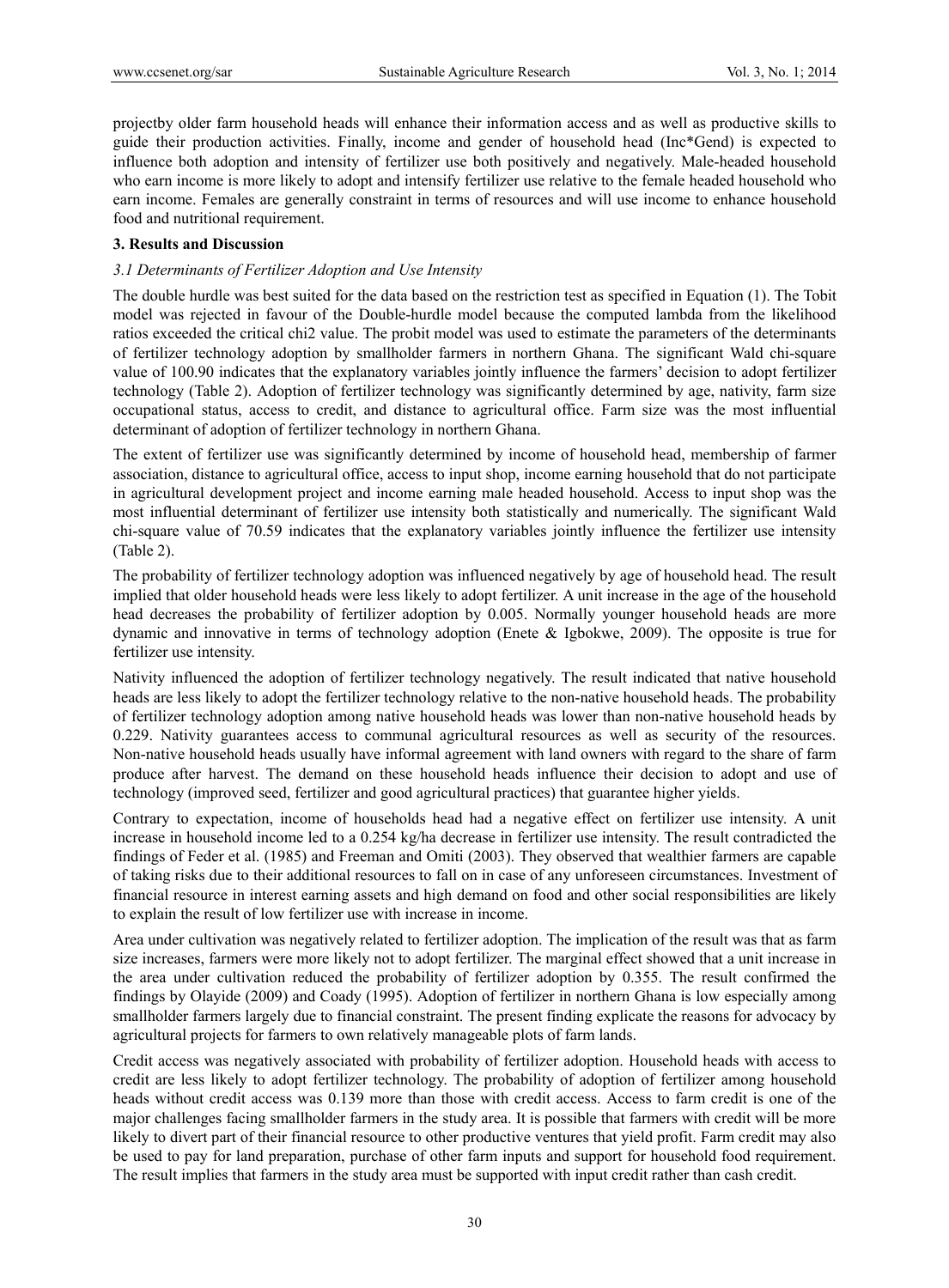Fertilizer use intensity was positively influenced by membership of association. The fertilizer use intensity among household heads that belong to farmer association was 37.12kg/ha more than household heads that do not belong to farmer organization. Farmer association served as platform for accessing and dissemination of information and technology. Most agricultural development projects in northern Ghana (such as Northern Rural Growth Programme, Millennium Challenge Account Programme, Rice Sector Support Project, AGRA Soil Health Project, Fertilizer Subsidy Programme, Agricultural Value Chain Mentorship Project, AfricaRISING Project, etc.) target farmer groups to enhance and build their business and technical capacity respectively and subsequently support them with input credit and market opportunities. Farmers belonging to associations and cooperative have easy access to fertilizer technology, fertilizer coupon, and credit which has a positive effect on fertilizer use. The outcome of the study implies commitment on both governmnent and non-governmental organizations to work towards the sustainability of farmer associations.

Distance to agricultural office had a positive outcome on fertilizer adoption and intensity of use. The result indicated that increase in the distance to agricultural office was likely to increase adoption and fertilizer use intensity. A unit increase in the distance to the agricultural office leads to a 0.008 and 1.98 kg/ha increases in fertilizer adoption and intensity of use respectively. The agricultural office serves as proxy for access to agricultural extension agents. Access to extension agents will increase farmers' awareness and information on the importance of technology adoption (Akpan et al., 2012). However, the result contradicts literature as distance serves as a barrier for technology adoption. It is also likely that farmers depend more on neighbouring farmers for useful information on fertilizer use relative to most of the agricultural extension agents that are not accessible to farmers.

Furthermore, household heads that have access to input shops were not likely to intensify fertilizer use. The intensity of fertilizer use among household heads with access to input shop is 64.29 kg/ha lower than household heads that do not have access to input shops. It can be deduced from the result that access to input shop is not a guarantee for increase in intensity of fertilizer use. Studies by Akpan et al. (2012), Amanze et al. (2010), Olawale et al. (2009), Olayide et al. (2009), and Wanyama et al. (2009), have suggested distance to the sale of fertilizer as influential determinant of fertilizer use intensity rather than access to input shop. However, the present study has shown that access to input shop may not necessarily translate to fertilizer use intensity by smallholder farmers in northern Ghana. Access to input shop must be complemented by willingness to pay and education.

Income earning male-headed household were more likely to intensify fertilizer use. For income earning male-headed households, the extent of fertilizer use was 0.026 kg/ha more than income earning female-headed household. Income earning male headed household have access to resources such as productive land and credit facilities relative to their female counterparts. Wanyama et al. (2010) found a similar result though the component of the income was not captured in the analysis. Inaccessibility to production credit limits female-headed household with respect to fertilizer use.

Finally, the intensity of fertilizer use by income earning households that participated in agricultural development project was lower than non-participant income earning household heads. For household heads that earn income and participate in agricultural development project, the extent of fertilizer use is 0.022 kg/ha lower than income earning non-participant household heads. The relatively lower use of fertilizer among these farmers may be attributed to high dependency on household heads coupled with attitudinal behavior which requires continuous sensitization and education. The AGRA SHP005 was implemented to promote the use of ISFM practices among farmers in Northern Ghana to boost productivity. Myriads of approaches have been used to reach out to the farmers. Notably among these interventions include demonstrations, Farmer Based Organization (FBO) capacity building and facilitation of input credit to farmers. Farmers normally have wide-ranging intentions for participating in any agricultural development projects rather than aligning themselves to the objectives of the project. In situations where project is not able to meet the expectation of these farmers, they tend to abandon the project concept and follow their old practices of farming. The project may be contributing towards the adoption of fertilizer technology but not intensity of fertilizer use. The AGRA SHP005 must be sustained to increase the level of farmers' awareness on fertilizer use.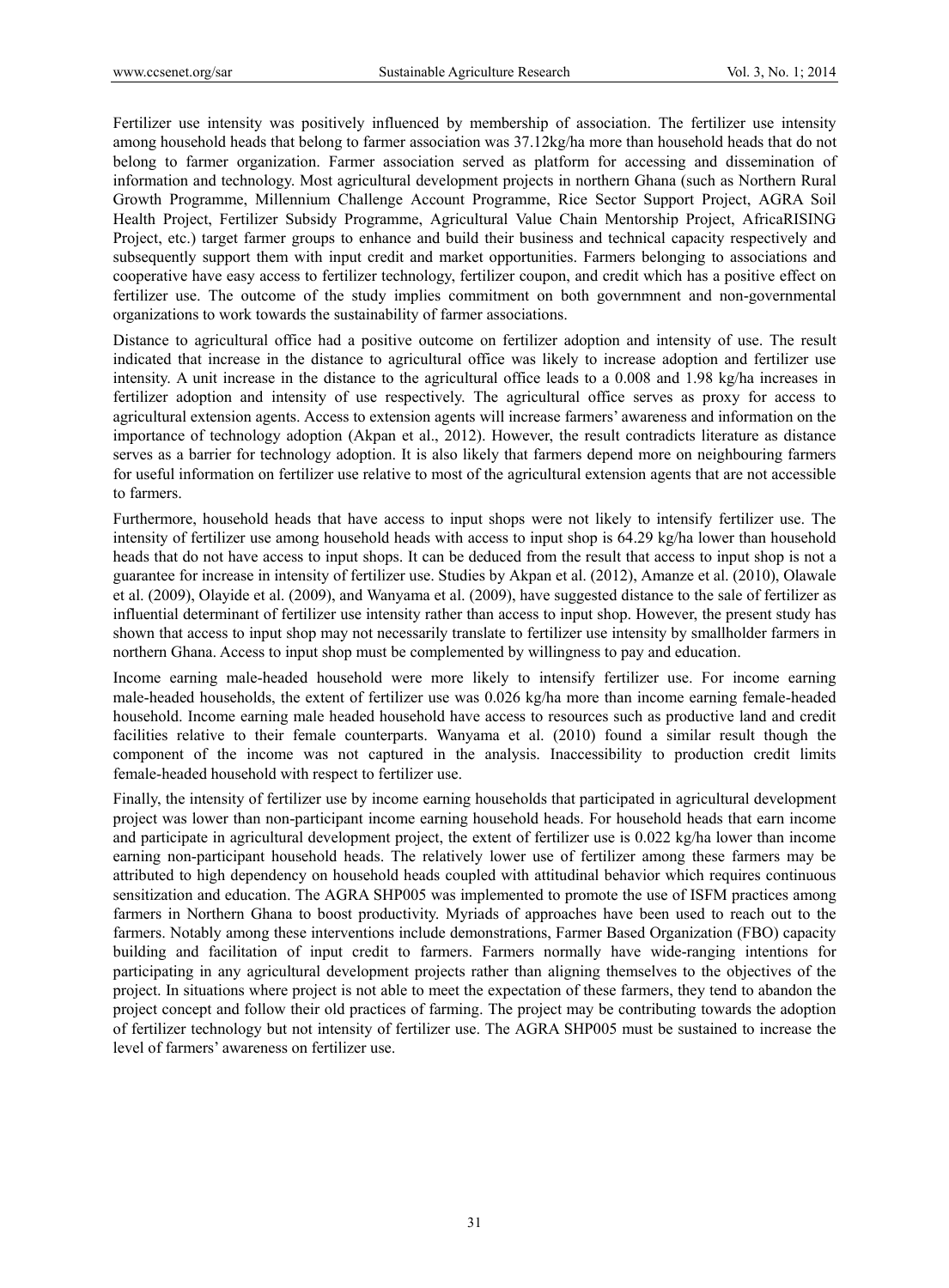|  |  | Table 2. Double hurdle estimates of adoption and fertilizer use intensity |
|--|--|---------------------------------------------------------------------------|
|  |  |                                                                           |

|                                      | 1st Hurdle (Probit) | 2nd Hurdle (Truncated) |               |             |  |
|--------------------------------------|---------------------|------------------------|---------------|-------------|--|
| Variable                             | Marginal            | Robust Std.            | Marginal      | Robust Std. |  |
|                                      | Effect              | Error                  | Effect        | Error       |  |
| Gender of household head             | $-0.05042$          | 0.45971                | 30.8741       | 54.9118     |  |
| Age of household head                | $-0.00525**$        | 0.00564                | $-0.3936$     | 0.6299      |  |
| Marital status of household head     | 0.02951             | 0.36064                | $-70.4662$    | 45.6083     |  |
| Educational status of household head | 0.09868             | 0.24456                | 15.3738       | 24.2752     |  |
| Years of Farming experience          | 0.00054             | 0.00209                | 0.0213        | 0.0461      |  |
| Nativity of household heads          | $-0.22993*$         | 0.41617                | $-54.4339$    | 65.6421     |  |
| Income level of household head       | 0.00000             | 0.00000                | $-0.2539***$  | 0.0072      |  |
| Farm Size                            | $-0.35519***$       | 0.10259                |               |             |  |
| Perception of soil fertility         | $-0.09954$          | 0.19551                | $-3.9396$     | 21.2442     |  |
| Access to credit                     | $-0.13927**$        | 0.18812                |               |             |  |
| Ownership of livestock               | $-0.04386$          | 0.24523                | $-17.2508$    | 14.9231     |  |
| Membership of farmer organization    | 0.02468             | 0.19749                | 37.1189*      | 21.8678     |  |
| Distance to agricultural office      | $0.00816*$          | 0.01197                | 1.9865**      | 0.9444      |  |
| Access to input shop                 | $-0.08342$          | 0.23439                | $-64.2922***$ | 23.5930     |  |
| Distance to input shop               | $-0.00449$          | 0.02143                | $-1.0316$     | 1.5039      |  |
| Occupational Status                  |                     |                        | $-41.3162$    | 32.6127     |  |
| Distance to market                   |                     |                        | 0.0789        | 0.0777      |  |
| Income*Gender                        |                     |                        | $0.0257***$   | 0.0072      |  |
| Income*Participation in project      |                     |                        | $-0.0219***$  | 0.0067      |  |
| No. of Observation                   | 319                 |                        | 311           |             |  |
| Wald Chi $2(15)$                     | 100.9               |                        | 70.59         |             |  |
| Prob> Chi2                           | 0.0000              |                        | 0.0000        |             |  |
| Pseudo R-Squared                     | 0.3927              |                        |               |             |  |
| Log Pseudolikelihood                 | $-125.18171$        |                        | -1903.4343    |             |  |

Source: Regression Estimation from Author's Household Survey Data (2012).

\*\*\*p < 0.01, \*\*p < 0.05 and \*p < 0.10.

#### **4. Conclusion**

Soil fertility management is a critical issue in northern Ghana and has attracted the attention of several programmes that promotes ISFM practices among smallholder farmers. The study revealed that adoption of fertilizer technology was significantly determined by age, nativity, farm size, access to credit, and distance to agricultural office. Fertilizer use intensity was significantly determined by income of household head, membership of farmer association, distance to agricultural office, access to input shop, income earning household that do not participate in agricultural development project and income earning male headed household. Participation in agricultural development project does not necessarily lead to increase in adoption and fertilizer use intensity. Distance to agricultural office also plays a major role in fertilizer adoption and use intensity in the study area.

Based on the findings of the study, it is recommended that agricultural development programmes should target FBOs as well as support them with technical training to enhance their technology uptake. Secondly, government policy should aim at supporting farmers with input credit to increase the use of fertilizer as well as sustaining the fertilizer subsidy programme. Improvement in infrastructure such as road is crucial in influencing the use of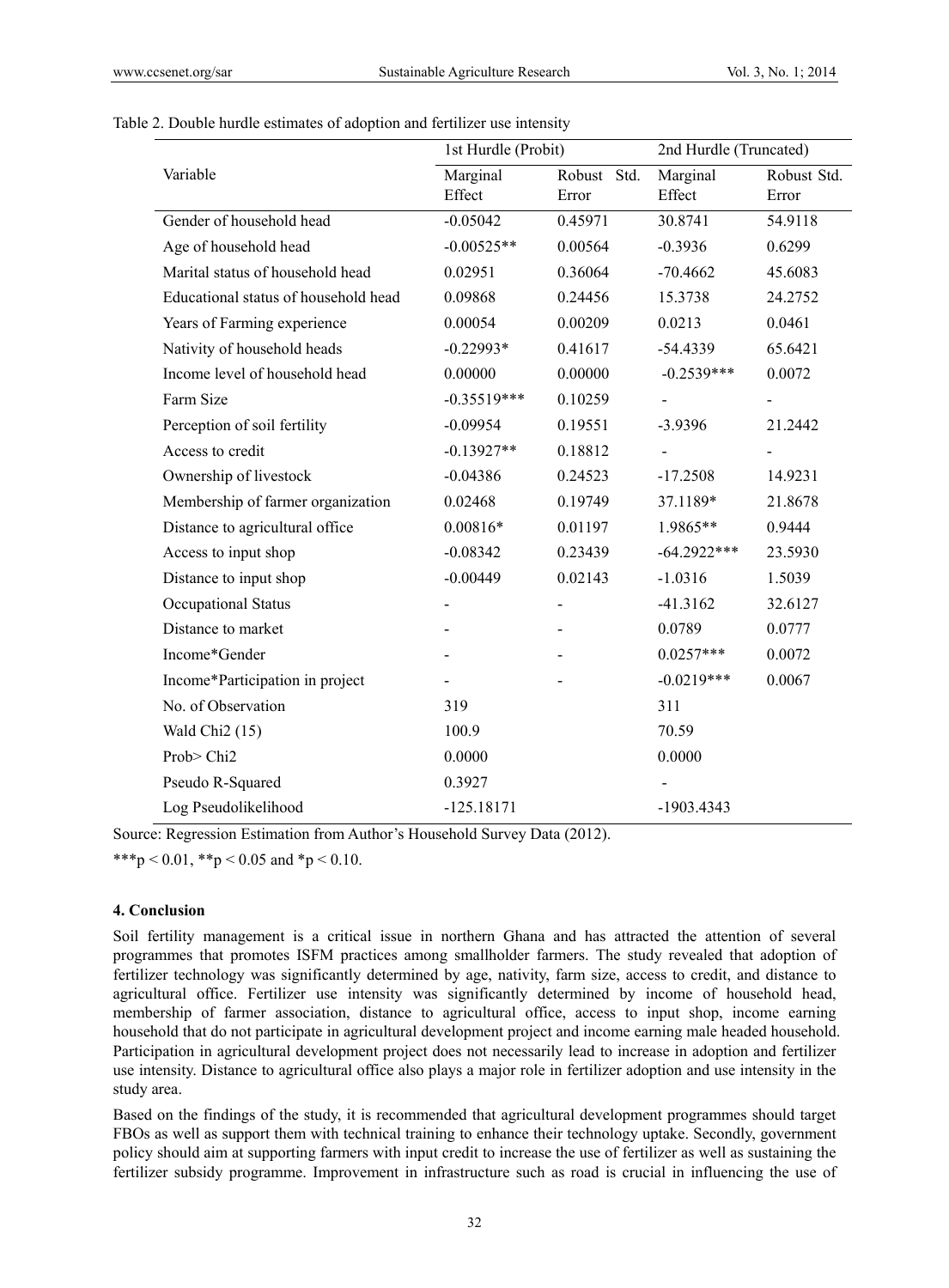fertilizer. Finally, the AGRA Soil Health Project 005should intensively engage the agricultural extension agents in training on fertilizer use to ensure that quality information is disseminated to farmers.

#### **Acknowledgement**

The authors of this paper wish to express their profound gratitude to Alliance for a Green Revolution in Africa (AGRA) for the financial support for generation of the data through the AGRA Soil Health Project 005. The administrative support of the host institution, CSIR-SARI is acknowledged. Finally, all the technicians who worked tirelessly to collect the data are also appreciated.

#### **References**

- Adesina, A. A., & Baidu-Forson, J. (1995). Farmers' Perceptions and Adoption of New Agricultural Technology Evidence from Analysis in Burkina Faso and Guinea, West Africa. *Agricultural Economics, 13*, 1-9. http://dx.doi.org/10.1016/0169-5150(95)01142-8
- Adesina, A. A., & Zinnah, M. M. (1993). Technology Characteristics, Farmers' Perceptions and Adoption Decisions: A Tobit Model Application in Sierra Leone. *Agric. Econ., 9*, 297-311. http://dx.doi.org/10.1016/0169-5150(93)90019-9
- Adu, S. V. (1969). Soils of the Navrongo-Bawku area, Upper Region of Ghana. Memoir No. 5. Soil Research Institute. Kumasi.
- Adu, S. V. (1995). Soils of the Nasia basin. Memoir No. 6. Soil Research Institute, Kumasi.
- Akinola, A., & Owombo, P. (2012). Economic Analysis of Adoption of Mulching Technology in Yam Production in Osun State, Nigeria. *Journal of Agriculture and Forestry, 2*(1), 1-6. http://dx.doi.org/10.5923/j.ijaf.20120201.01
- Akpan, S. B., Nkanta, V. S., & Essien, U. A. (2012). A Double-Hurdle Model of Fertilizer Adoption and Optimum Use among Farmers in Southern Nigeria. *TROPICULTURA, 30*(4), 249-253. http://www.tropicultura.org/text/v30n4/249.pdf
- Akpani, S. B., Udoh, E. J., & Nkanta, V. S. (2012). Factors Influencing Fertilizer Use Intensity among Smallholder Crop Farmers in Abak Agricultural Zone in AkwaIbom State, Nigeria. *Journal of Biology, Agriculture and Healthcare*.*, 2*(1). http://www.iiste.org/Journals/index.php/JBAH/article/view/1127
- Amanze, B., Eze, C., & Eze, V. (2010). Factors Influencing the Use of Fertilizer in Arable Crop Production among Smallholder Farmers in Owerri Agricultural Zone of Imo State. *Academia Arena, 2*(6), 90-96.
- Ariga, J., Jayne, T. S., Kibaara, B., & Nyoro, J. K. (2009). Trends and Patterns in Fertilizer Use by Smallholder Farmers in Kenya, 1997-2007. Tegemeo Institute of Agricultural Policy and Development. Retrieved from http://fsg.afre.msu.edu/aamp/seminar\_2/seminar\_3\_kenya.pdf
- Asante, B. O, Afari-Sefa V., & Sarpong, D. B (2011). Determinants of Small-Scale Farmers' Decision to Join Farmer Based Organizations in Ghana. *Afr. J. Agric. Res*.*, 6*(10), 2273-2279. Retrieved from http://ugspace.ug.edu.gh/handle/123456789/2572?show=full
- Ayamga, M. (2006). Factors influencing the decision to Participate in Microcredit Programmes: An illustration for Northern Ghana. *Ghana J. Dev. Stud*.*, 3*(2), 57-65. Retrieved from http://www.ajol.info/index.php/gjds/article/view/35043
- Benneh, G., Agyepong, G. T., & Allotey, J. A. (1990). Land degradation in Ghana. Commonwealth Secretariat, London and University of Ghana. Legon. Retrieved from http://searchworks.stanford.edu/view/2406253
- Burke, W. J. (2009). Fitting and interpreting Cragg's tobit alternative using Stata. *The Stata Journal, 9*(4), 584-592. Retrieved from http://ageconsearch.umn.edu/bitstream/143014/2/sjart\_st0179.pdf
- Chamberlin, J. (2007). *Defining Smallholder Agriculture in Ghana: Who are Smallholders, What do they do and how are they linked with markets:* Ghana Strategy Support Program (GSSP). Background Paper No. GSSP 0006. http://www.ifpri.org/sites/default/files/publications/gsspwp06.pdf
- Chinu, J. N., & Tsujii, H. (2004). Determinant of Farmer's Decision to Adopt or not to Adopt Inorganic Fertilizer in Savanna of Northern Nigeria. *Nutr. Cyc. Agroecosyst., 70*, 293-301.
- Coady, D. P. (1995). An Empirical Analysis of Fertilizer use in Pakistan. *Economica, 62*, 213-234. http://dx.doi.org/10.2307/2554904
- Cragg, J. G. (1971). Some Statistical Models for Limited Dependent Variables with Applications to the Demand for Durable Goods. *Econometrica, 39*, 829-844. http://dx.doi.org/10.2307/1909582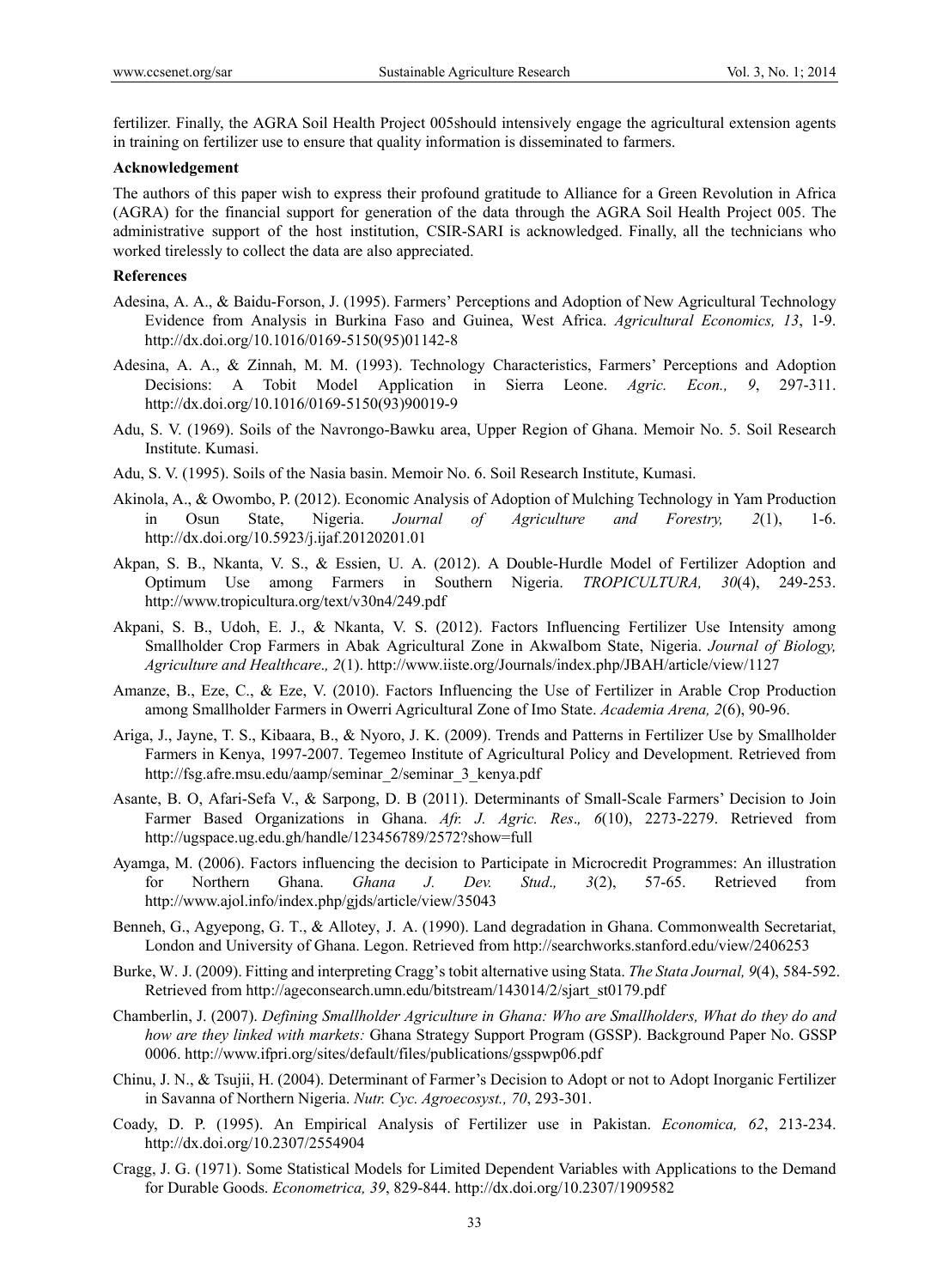- Croppenstedt, A., Demeke, M., & Meschi, M. M. (2003). Technology Adoption in the Presence of Constraints: The Case of Fertilizer Demand in Ethiopia. *Rev. Dev. Econ., 7*(1), 58-70. http://dx.doi.org/10.1111/1467-9361.00175
- Enete A. A., & Igbokwe, E. M. (2009). Cassava Market Participation Decision of Household in Africa. *Tropicultura, 27*(3), 129-136.
- FAO. (2005). *Fertilizer Use by Crop in Ghana,* Land and Plant Nutrition Management Service, Land and Water Development Division, Food and Agriculture Organization of the United Nations, Rome. Retrieved from http://ftp.fao.org/agl/agll/docs/fertuseghana.pdf
- Feder, G., Just, R. E., & Zilberman, D. (1985). Adoption of Agricultural Innovations in Developing Countries: A Survey. *Economic Development and Cultural Change, 33*(2), 255-298. http://dx.doi.org/10.1086/451461
- Freeman, H. A., & Omiti, J. M. (2003). Fertilizer use in semi-arid area of Kenya: analysis of smallholder farmers' adoption behavior under liberalized markets. *Nutrient Cycling in Agroecosystems, 66*, 23-31. http://dx.doi.org/10.1023/A:1023355011400
- Fufu, B., & Hassan, R. M. (2006). Determinants of Fertilizer Use in Maize in Eastern Ethiopia. A weighted Endogenous Sampling Analysis of the Extent and Intensity of Adoption. *Agrekon, 45*(1), 38-49.
- Ghana Statistical Service, GSS. (2008). Ghana Living Standards Survey Report of the Fifth Round (GLSS 5), Accra, Ghana, p. 131. http://www.statsghana.gov.gh/docfiles/glss5\_report.pdf
- Heyi, D. D., & Mberengwa, I. (2012). Determinants of Farmers' Land Management Practices: The Case of Tole District, South West Shewa Zone, Oromia National Regional State, Ethiopia. *Journal of Sustainable Development in Africa, 14*(1). Retrieved from http://www.jsd-africa.com/Jsda/Vol14No1-Spring2012A/PDF/Determinants%20of%20Farmers%20Land%2 0Management%20Practices.Heyi%20and%20Mberengwa.pdf
- Hill, L., & Kau, P. (1981). Analysis of Purchasing Decision with Multivariate Probit. *Amer. J. Agric. Econ., 53*(5), 882-883.
- Kristjanson, P., Okike, I., Tarawali, S., Singh, B. B., & Manyong, V. M. (2005). Farmers' Perceptions of Benefits and Factors Affecting the Adoption of Improved Dual-Purpose Cowpea in the Dry Savannas of Nigeria. *Agric. Econ*.*, 32*, 195-210. http://dx.doi.org/10.1111/j.0169-5150.2005.00338.x
- Maddala, G. S. (1983). Limited Dependent and Qualitative Variables in Econometrics. Cambridge University Press, London. Retrieved from http://www2.econ.iastate.edu/classes/econ533/Herriges/Misc/SylS08.pdf
- Ministry of Food and Agriculture, MoFA. (2010). Agriculture in Ghana: Facts and Figures (p. 53), Accra, Ghana.
- MSU. (1998). Incentives for Fertilizer Use in sub-Saharan Africa: A Review of Empirical Evidence on Fertilizer Response and Profitability. In International Development Working Paper No. 71 Department of Agricultural Economics, Michigan State University (MSU), East Lansing, MI. Retrieved from http://ideas.repec.org/p/ags/midiwp/54677.html
- Nnadi, F. N., & Akwiwu, C. D. (2008). Determinants of Youths' Participation in Rural Agriculture in Imo State, Nigeria. *Journal of Applied Sciences, 8*(2), 328-333. http://dx.doi.org/10.3923/jas.2008.328.333
- Ofori, I. M. (1973). Factors of Agricultural Growth in West Africa. ISSER, University of Ghana, Legon, Accra, Ghana.
- Olawale O., Arega D., & Arega I. (2009). Determinants of fertilizer use in Northern Nigeria. *Pakistan Journal of social Sciences, 6*, 2, 91-98.
- Olayide, O. E., Arega, D., & Ikpi, A. (2009). Determinants of fertilizer use in Northern Nigeria. *Pakistan Journal of Biology,* Agriculture and Healthcare.
- Olwande, J., & Mathenge, M. (2010). Market Participation among the Poor Rural Households in Kenya. Tegemeo Institute of Agricultural Policy and Development. Retrieved from http://ageconsearch.umn.edu/bitstream/126711/1/Olwande.pdf
- Schultz, Theodore W. (1945). *Agriculture in an unstable Economy*. New York: McGraw-Hill Book Company Inc. Retrieved from http://www.questia.com/library/1287243/agriculture-in-an-unstable-economy
- Shiferawa, B. A., Kebede, T. A., & You, L. (2008). Technology Adoption under Seed Access Constraints and The Economic Impacts of Improved Pigeonpea Varieties In Tanzania. *Agricultural Economics, 39*, 309-323.
- Shiyani, R. L., Joshi, P. K., Asokan, M., & Bantilan, M. C. S. (2002). Adoption of Improved Chickpea Varieties: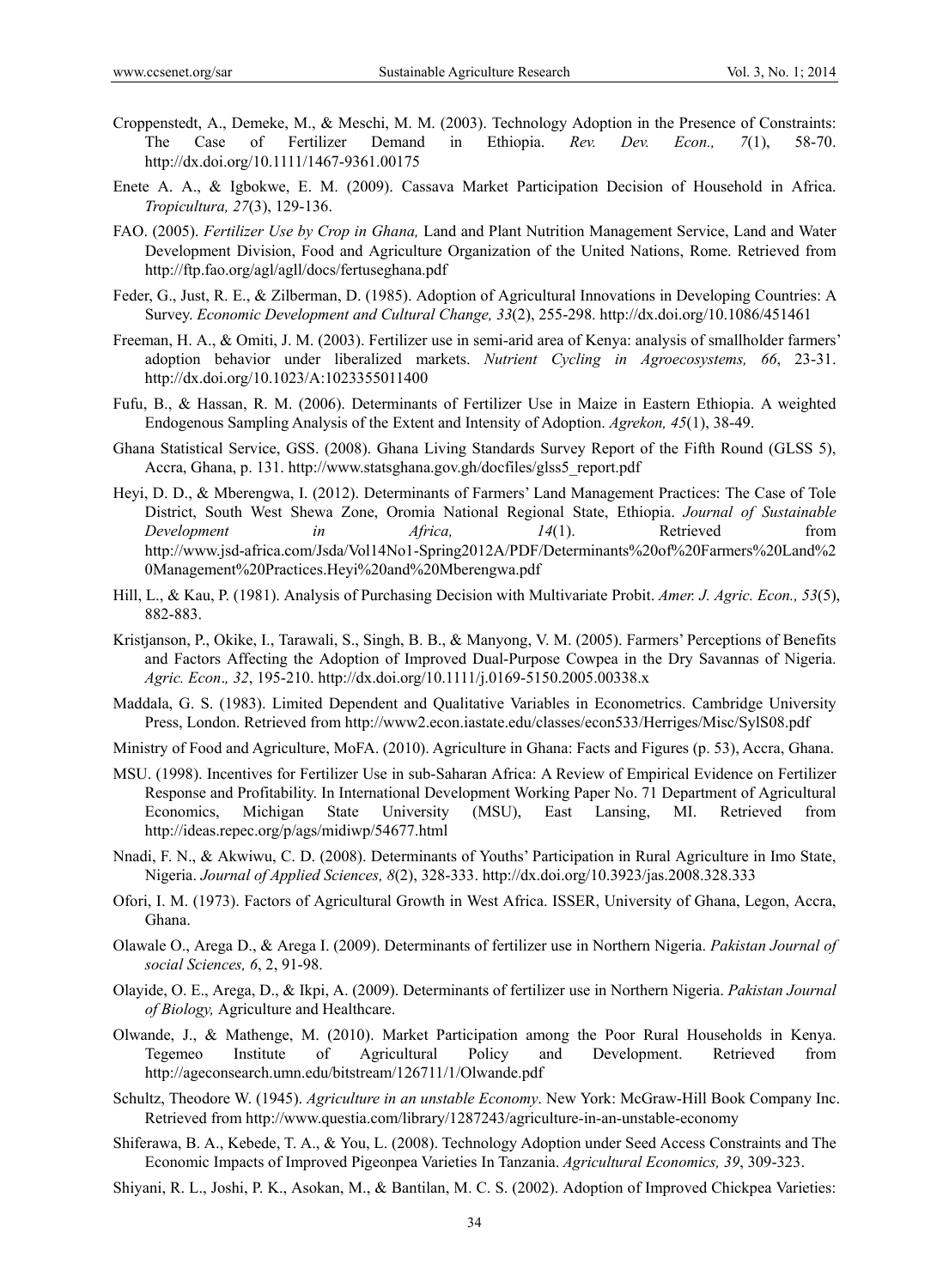KRIBHCO Experience in Tribal Region of Gujarat, India. *Agric. Econ., 27*(1), 33-39. http://dx.doi.org/10.1111/j.1574-0862.2002.tb00102.x

- Southworth, H. M., & Johnston, B. F. (1967). *Agricultural Development and Economic Growth*. U.K: Cornell University Press.
- Statistical Research and Information Department, SRID, Ministry of Food and Agriculture (2012). National Crop production estimates 2011. Accra, Ghana.
- Tobin, J. (1958). Estimation of Relationships for Limited Dependent Variables. *Econometrica, 26*, 24-36. http://dx.doi.org/10.2307/1907382
- Waithaka, M. W., Thornton, P. K., Shepherd, K. D., & Ndiwa, N. N. (2005). Factors Affecting the Use of Fertilizers and Manure by Smallholders: The Case of Vihiga, Western Kenya. *NutrCyclAgroecosyst, 78*, 211-224. http://dx.doi.org/10.1007/s10705-006-9087-x
- Wanyama, J. M., Mose, L. O., Rono, S. C., & Masinde, A. A. O. (2009). Determinants of fertilizer use and soil conservation practices in maize based cropping system in Trans Nzoia District, Kenya. A publication of Kenya Agricultural Research Institute, Kitale.

| Variable                                       | <b>Description</b>                                | A priori |
|------------------------------------------------|---------------------------------------------------|----------|
| Age                                            | Age of household head in years                    | $+/-$    |
| Gender of household head (Gend)                | 1 if male and 0 other wise                        | $+$      |
| Marital status (Mar)                           | 1 if married and 0 otherwise                      | $^{+}$   |
| Education (Educ)                               | 1 if educated and 0 otherwise                     | $+$      |
| Years of farming experience (Fmexp)            | Number of years                                   | $+/-$    |
| Participation in AGRA SHP (PatAgra)            | 1 if participates and 0 otherwise                 | $+/-$    |
| Occupational status (Occ)                      | 1 if farmer and 0 otherwise                       | $+/-$    |
| Income (Inc)                                   | Amount in GH                                      | $^{+}$   |
| Perception on soil fertility status (Fertsta)  | 1 if soil is rich and 0 otherwise                 | $+/-$    |
| Access to credit (Credit)                      | 1 if household receive credit and 0 otherwise     | $^{+}$   |
| Livestock ownership (Lvstk)                    | 1 if owns livestock and 0 otherwise               | $+$      |
| Membership of farmer association (FmOrg)       | 1 if member of farmer association and 0 otherwise | $^{+}$   |
| Distance to market (Dstmkt)                    | Distance in Km from house to market               |          |
| Distance to agricultural office (DstAgr)       | Distance in Km from house to agricultural office  |          |
| Distance to agricultural shop (DstAgr)         | Distance in Km from house to input shop           |          |
| Access to input (Acsinpt)                      | 1 if household have access and 0 otherwise        | $+/-$    |
| Nativity (Nat)                                 | 1 if native and 0 otherwise                       | $+/-$    |
| <b>Interactive Term</b>                        |                                                   |          |
| Income & Participation in project (IncPatAgra) | Income*Participation in AGRA SHP                  | $^{+}$   |
| Age & Participation in project (AgePatAgra)    | Age*Participation in AGRA SHP                     |          |
| Income and Gender (IncGend)                    | Income * Gender                                   | $+/-$    |

Appendix 1. List of explanatory variables